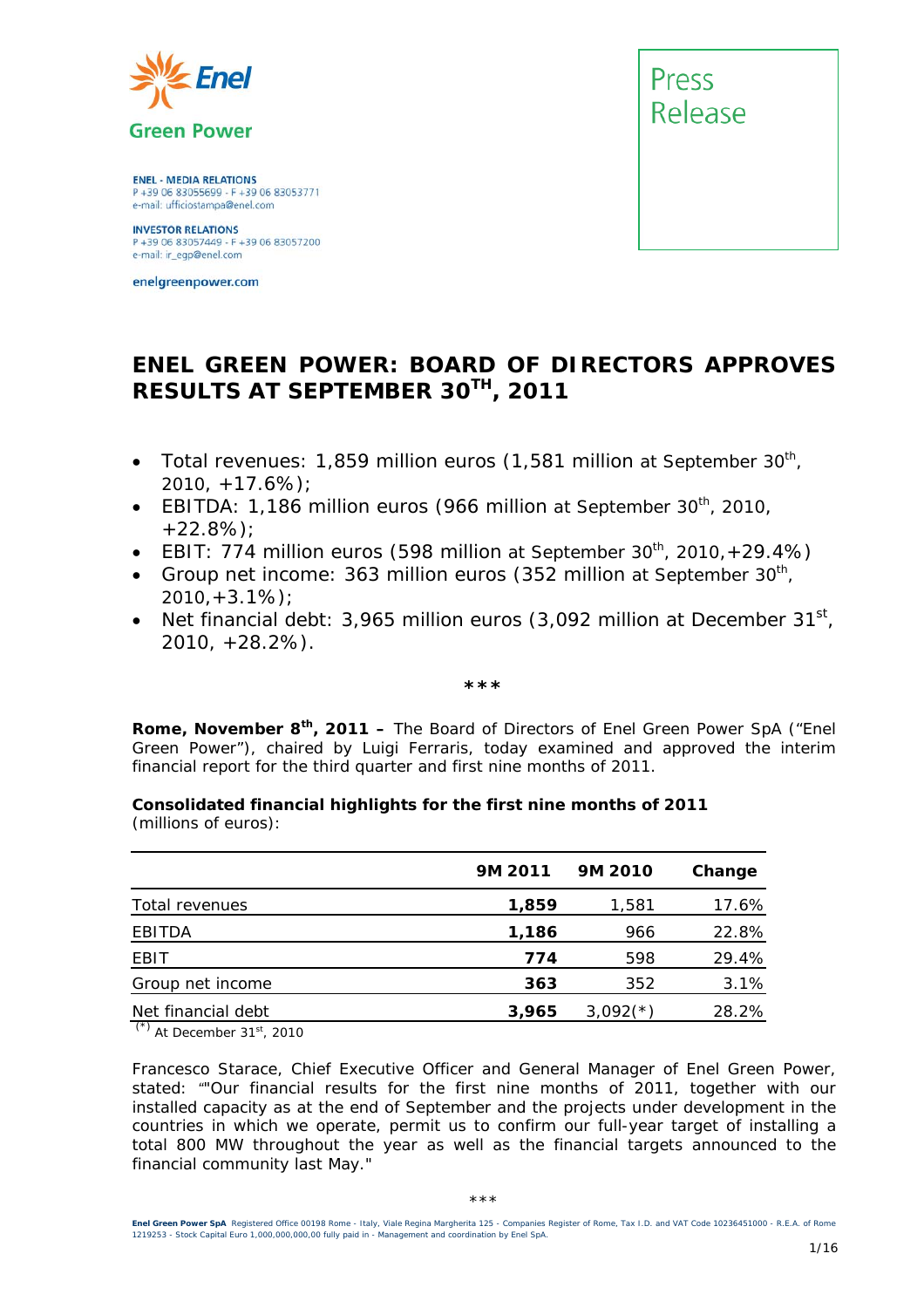

Net financial debt at December 31<sup>st</sup>, 2010, does not include the debt associated with liabilities classified as held for sale, relating to the plants owned by Enel Union Fenosa Renovables (EUFER) included in the assets to be transferred to Gas Natural Fenosa, for a total of 284 million euros. At September 30<sup>th</sup>, 2011, following completion of the agreement for the division of the EUFER assets, the lot allocated to Gas Natural Fenosa was transferred, including the associated debt.

Following the completion of the acquisition of 60% of Endesa Generacion y Renovables ("ECyR") from Endesa Generacion on March 22<sup>nd</sup>, 2010, Enel Green Power acquired control of the company (subsequently renamed Enel Green Power España), which as from that date has therefore been consolidated on a full line-by-line basis. As regards the main effects of the acquisition on the consolidated income statement of Enel Green Power, the EBITDA of ECyR for the first quarter of 2011 (equal to 64 million euros) reported in the interim financial report at September 30<sup>th</sup>, 2011, represents 5.4% of the EBITDA of the Enel Green Power Group for the first nine months of 2011 (equal to 1,186 million euros).

This press release uses a number of "alternative performance indicators" not envisaged in the IFRS-EU accounting standards (total revenues, EBITDA, net financial debt, net capital employed, net assets held for sale). In accordance with recommendation CESR/05-178b published on November 3rd, 2005, the criteria used to calculate these indicators are described at the end of the release.

\*\*\*

#### **OPERATIONAL HIGHLIGHTS**

#### **Net installed capacity**

Net installed capacity of the Enel Green Power Group (hereinafter "the Group") at September  $30^{th}$ , 2011, amounted to 6,490 MW, of which 2,539 MW (39.1%) of hydroelectric, 2,981 MW (45.9%) of wind, 775 MW (12.0%) of geothermal, 67 MW (1.0%) of solar and 128 MW (2.0%) of other renewable resources (biomass and cogeneration). Compared with September 30<sup>th</sup>, 2010, installed capacity increased by 606 MW (+10.3%), with most of the rise accounted for by wind power (509 MW). The increase mainly reflects growth of 293 MW in Italy and Europe (of which 72% outside Italy) and 217 MW in Spain.

Compared with December  $31^{st}$ , 2010, the net installed capacity of the Group rose  $388<sup>1</sup>$ MW (+6.4%), mainly in the wind segment in Italy and Europe and in Iberia and Latin America.

#### **Power generation**

Electricity generation by the Group in the first nine months of 2011 amounted to 16.8 TWh, of which 7.9 TWh (47.0%) of hydroelectric power, 4.2 TWh (25.6%) of wind power, 4.2 TWh (25.0%) of geothermal generation and 0.5 TWh (2.4%) from other renewable energy sources (solar, biomass and cogeneration). The average load factor (i.e. the ratio

<sup>&</sup>lt;sup>1</sup> Net of the planned decommissioning of 11 MW.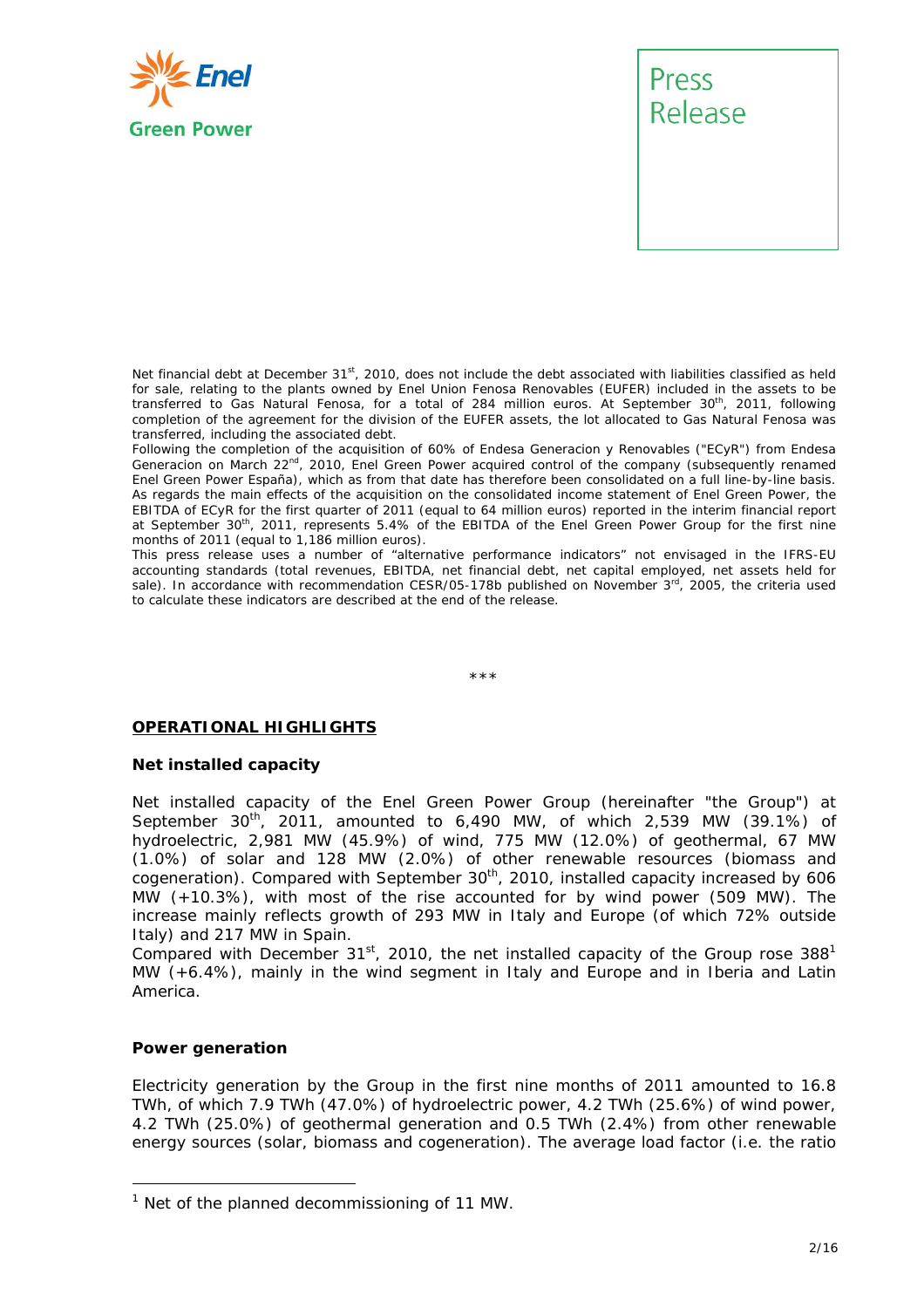

of annual net generation and theoretical annual output – for a total of 8,760 hours – expressed in nominal MW) was 41%.

Electricity output increased 1 TWh  $(+6.3%)$ , mainly attributable to the expansion in installed wind capacity and the greater capacity and availability of geothermal plants, offset by a decrease in hydro generation.

Of total output, 9.6 TWh were in the Italy and Europe area (+2.1% versus the first nine months of 2010), 5.1 TWh were in the Iberia and Latin America area (+13.3% versus the first nine months of 2010) and 2.1 TWh were in the North America area (+10.5% versus the first nine months of 2010).

The growth in output in the Italy and Europe area was attributable to greater wind generation in Europe and the expansion of geothermal capacity in Italy, partly offset by the above mentioned decline in hydroelectric generation in Italy, due mainly to the return of output to its average levels over the last 10 years.

In North America, the growth in generation was due to the start of full operation of a number of wind plants and more favourable water conditions.

In Iberia and Latin America, the increase in output was the result of the growth in wind capacity in the Iberian peninsula, partially offset by the reduction in hydroelectric generation in Latin America.

\*\*\*

#### **FINANCIAL HIGHLIGHTS**

#### **Consolidated results for the first nine months of 2011**

**Total revenues** amounted to 1,859 million euros in the first nine months of the year, an increase of 278 million euros (+17.6%) on the 1,581 million posted in the same period of 2010. As was the case at June  $30<sup>th</sup>$ , revenues for 2011 include 181 million euros from the splitting of EUFER's assets, the settlement payments following the expropriation of rights on a plant belonging to a Group company in North America and the pro-rated remeasurement at fair value of the assets and liabilities of a number of companies in Iberia for which the requirements concerning control were modified as a result of transactions carried out in the first half of the year.

The remainder of the increase (97 million euros or 6.1%) reflects the growth in revenues from the sale of electricity as a result of an increase in output, the increase in average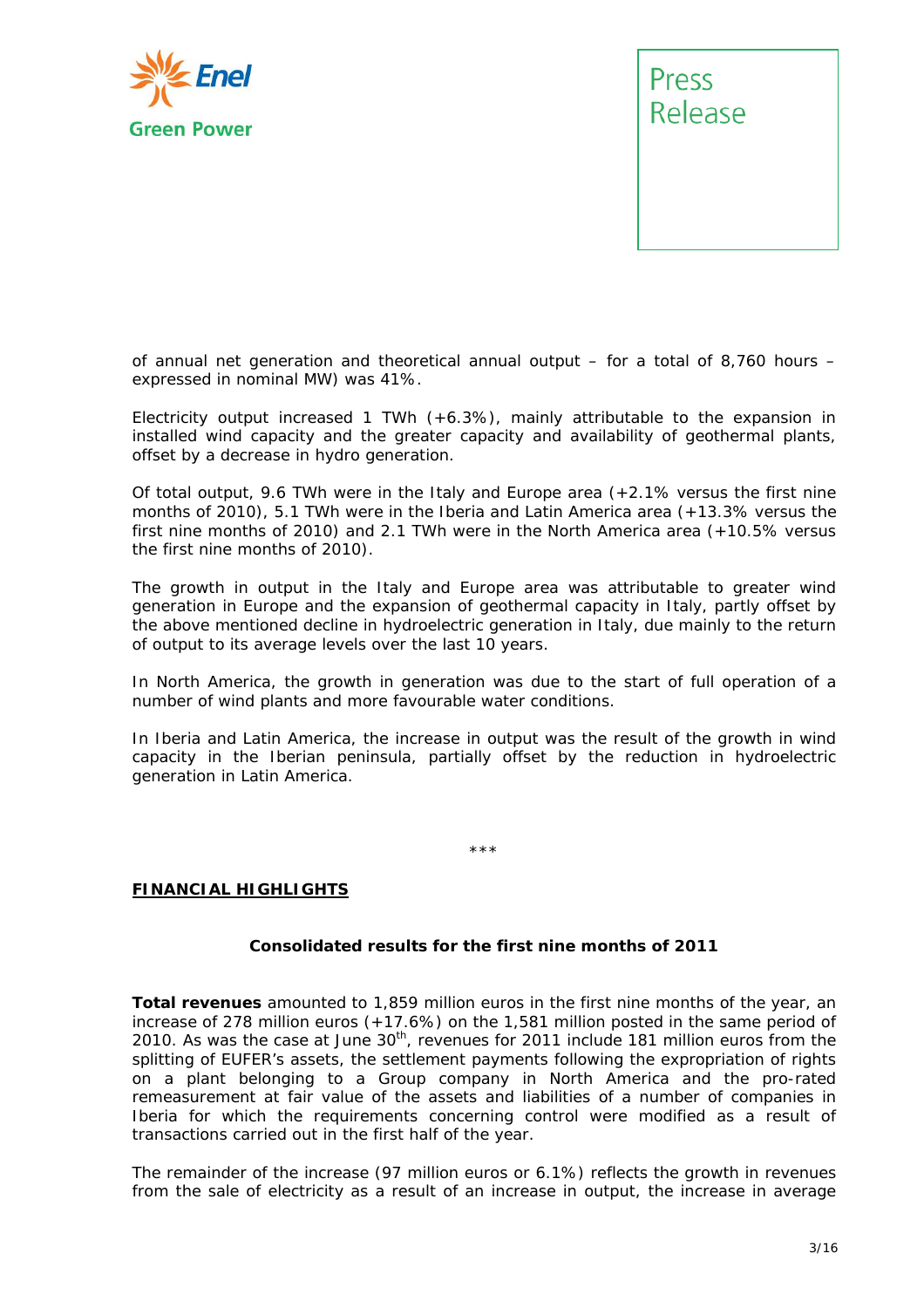

prices in Iberia and Latin America and an increase in other revenue components. This was partially offset by the decline in revenues from retail operations associated with the general decline in the prices of photovoltaic materials.

**EBITDA** came to 1,186 million euros in the first nine months of 2011, an increase of 220 million (+22.8%) compared with the 966 million euros registered in the same period of 2010. Net of the revenues from the major transactions recognized in the first half of the year, the increase came to 39 million euros (+4.0%), as the growth in revenues was partially offset by the increase in operating costs, essentially connected with higher installed capacity and the development of the structure supporting projected growth.

The Italy and Europe area posted EBITDA of 632 million euros, down 32 million euros (- 4.8%) from the same period of 2010, mainly due to the termination of the CIP 6 incentive scheme and the decline in average sales prices.

The Iberia and Latin America area registered EBITDA of 460 million euros, up 234 million euros (+103.5%) compared with the same period of the previous year. Excluding the major transactions noted earlier, the remainder of the increase (69 million euros or 30.5%) reflects the growth in output in Spain and higher energy averages sales prices in the Iberian peninsula and Latin America.

The North America area registered EBITDA of 85 million euros, an increase of 22 million euros (+34.9%) compared with the same period of the previous year. Excluding the major transactions noted earlier, the increase for the period amounted to 6 million euros (+9.5%), in line with higher hydroelectric and wind generation.

Enel.si posted EBITDA of 9 million euros, a decrease of 4 million euros from the same period of 2010 (13 million euros), mainly attributable to lower margins due to the decline in the average sales price of photovoltaic panels and delays in the completion of certain energy efficiency projects.

**EBIT** totalled 774 million euros in the first nine months of 2011, an increase of 176 million euros (+29.4%) on the 598 million euros reported for the same period of 2010. Net of the impact of the major transactions noted above, the decrease for the period (5 million euros or -0.8%) reflects the rise in depreciation and amortization associated with plants entering service in the period.

**Group net income** totalled 363 million euros in the first nine months of 2011 (Group net income and net income attributable to non-controlling interests totalled 459 million euros), up 11 million euros (+3.1%) compared with the 352 million euros reported for the first nine months of 2010 (Group net income and net income attributable to noncontrolling interests totalled 372 million euros).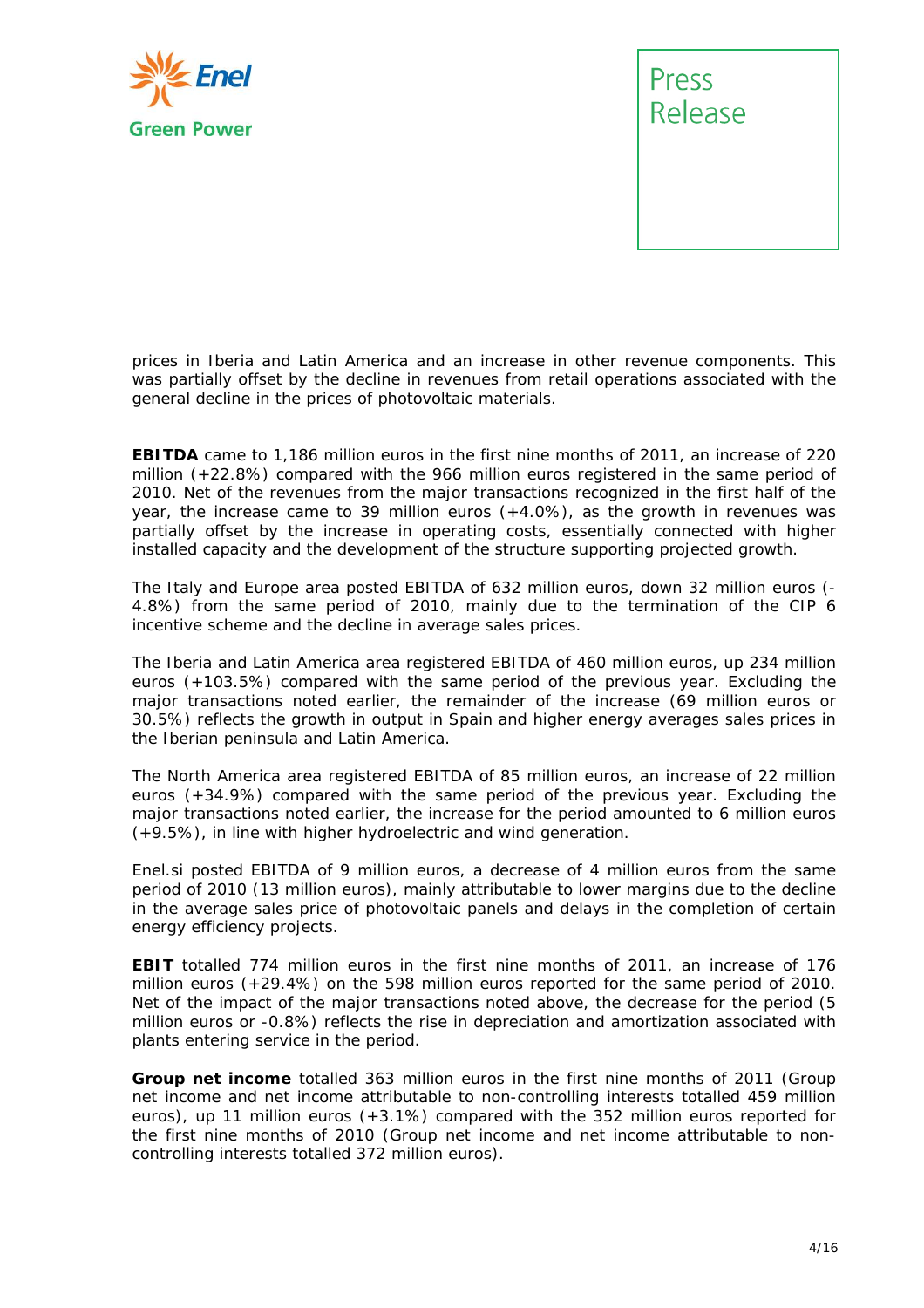

Excluding proceeds (net of the relevant fiscal impact) from the major transactions discussed earlier, Group net income amounted to 267 million euros (Group net income and net income attributable to non-controlling interests totalled 311 million euros), a decrease of 85 million on the 352 million euros in the first nine months of 2010 (Group net income and net income attributable to non-controlling interests totalled 372 million euros).

Taking into account the decrease of 5 million euros in operating income, the additional decline of 80 million euros in net income is attributable in part to 23 million euros in increased net financial expense. The latter is mainly due to greater interest expense (equal to 49 million euros) and net charges related to derivatives (9 million euros), including non-recurring items totalling 14 million euros, partially offset by the increase in financial income and income from equity investments accounted for using the equity method (35 million euros) and by the change in the relative contribution of minorities due to the strong rise in performance in Iberia. The aforementioned decline in net income also results from a 33 million euro estimated tax increase. The latter change is mainly attributable to the effect of lower taxes estimated for the corresponding period in 2010 (25 million euros) arising from the implementation of tax relief measures under the Tremonti-ter Decree, as well as the recent 4 percentage points increase in the tax rate envisaged in the so-called "Robin Hood Tax".

The **consolidated balance sheet** at September 30<sup>th</sup>, 2011, shows net capital employed of 11,553 million euros (10,436 million euros at December 31<sup>st</sup>, 2010), including net assets held for sale of 23 million euros (112 million euros at December  $31^{st}$ , 2010). It is funded by shareholders' equity attributable to shareholders of the Parent Company and non-controlling interests of 7,588 million euros (7,344 million euros at December  $31<sup>st</sup>$ , 2010) and net financial debt of 3,965 million euros (3,092 million euros at December  $31<sup>st</sup>$ , 2010, not including debt of 284 million euros at December  $31<sup>st</sup>$ , 2010 associated with assets held for sale). At September 30<sup>th</sup>, 2011, the debt/equity ratio was 0.52, compared with 0.42 at the end of 2010.

**Capital expenditure** in the first nine months of 2011 amounted to 1,033 million euros, up 432 million euros on the same period of 2010. Furthermore, in the first nine months of 2011, success fees amounting to 83 million euros were recognized for projects acquired in Greece (46 million euros) and Romania (37 million euros).

Group **employees** at September 30<sup>th</sup>, 2011, numbered 3,167 (2,955 at December 31<sup>st</sup>, 2010), an increase of 212 employees.

\*\*\*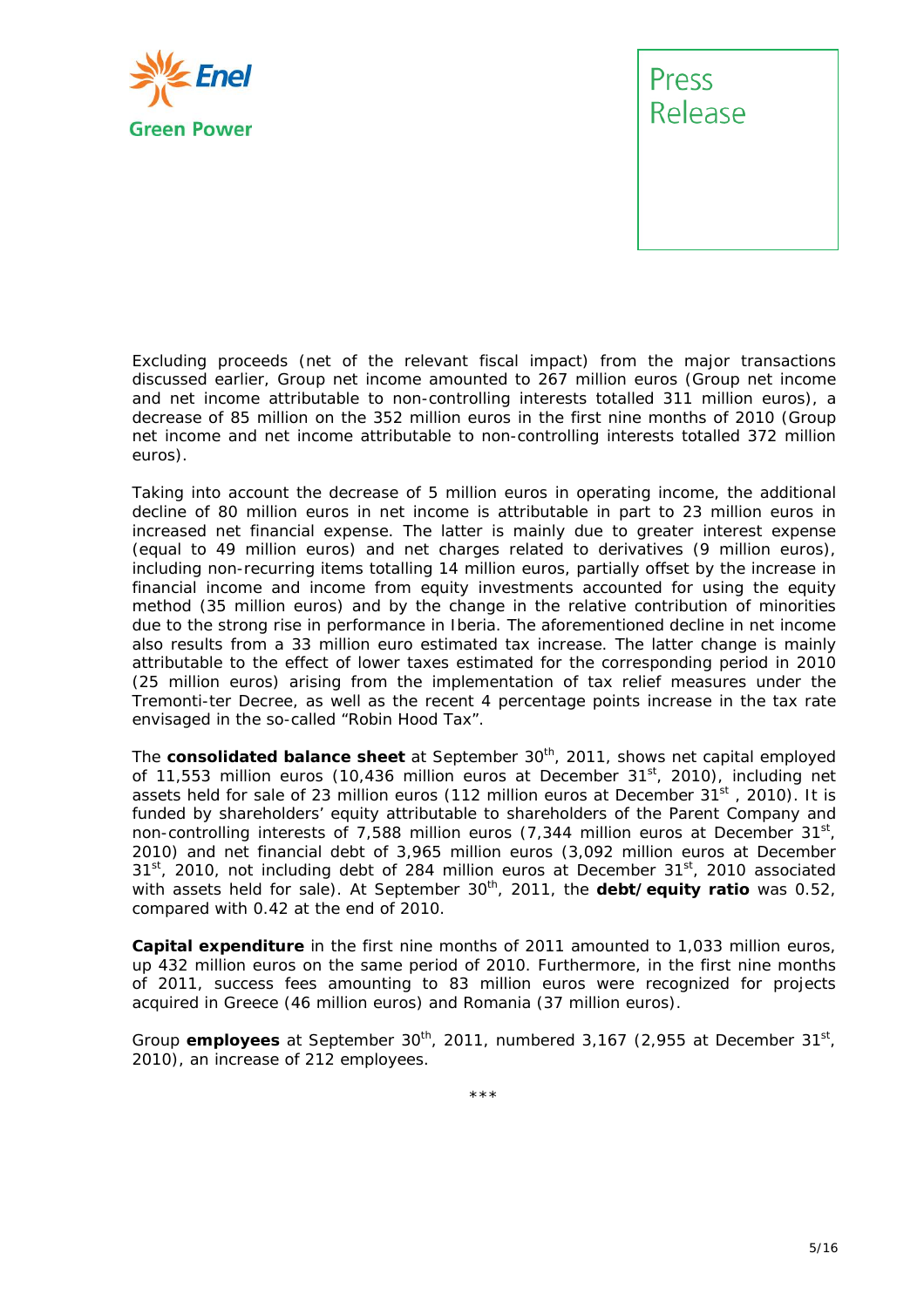



#### **Consolidated results for the third quarter of 2011**

**Consolidated financial highlights for the third quarter of 2011** (millions of euros):

|                  | Third quarter<br>2011 | <b>Third</b><br>quarter<br>2010 | Change    |
|------------------|-----------------------|---------------------------------|-----------|
| Total revenues   | 525                   | 542                             | $(3.1\%)$ |
| <b>EBITDA</b>    | 308                   | 315                             | (2.2%)    |
| EBIT             | 167                   | 183                             | (8.7%)    |
| Group net income | 63                    | 99                              | (36.4%)   |

**Total revenues** for the third quarter of 2011 amounted to 525 million euros, down 17 million euros (-3.1%) compared with the same period of 2010 (542 million euros). The increase in revenues associated with the sale of electricity in line with the greater volumes generated, equal to 44 million euros, was more than offset by the decline in other revenues, mainly those from the sale of photovoltaic materials to third parties, which reflected developments in average sales prices.

Breaking down performance by business area, the revenues of the Italy and Europe area amounted to 291 million euros (+5.4%), those of the Iberia and Latin America area to 171 million euros (+19.6%), those of the North America area to 33 million euros (+6.5%) and those of the Enel.si retail area to 88 million euros (-18.5%).

**EBITDA** for the third quarter of 2011 totalled 308 million euros, down 7 million euros (-2.2%) on the same period of 2010 (equal to 315 million euros).

The EBITDA of the Italy and Europe area amounted to 199 million euros (+2.1%), that of the Iberia and Latin America area to 98 million euros (+4.3%), that of the North America area to 12 million euros (-14.3%) and that of the Enel.si retail area to a negative 1 million euros (compared with a positive 12 million euros in the same period of the previous year).

**EBIT** for the third quarter of 2011 amounted to 167 million euros, down 16 million euros (-8.7%) from the 183 million euros registered in the year-earlier period.

More specifically, the EBIT of the Italy and Europe area came to 111 million euros (- 0.9%), that of the Iberia and Latin America area to 57 million euros (+1.8%), that of the North America area to 0 million euros (compared with 3 million euros in the same period of 2010) and that of the Enel.si retail area to a negative 1 million euros (compared with a positive 12 million euros in the same period of the previous year).

**Group net income** for the third quarter of 2011 totalled 63 million euros (Group net income and net income pertaining to non-controlling interests amounted to 77 million euros), down 36 million euros (-36.4%) compared with the 99 million euros reported for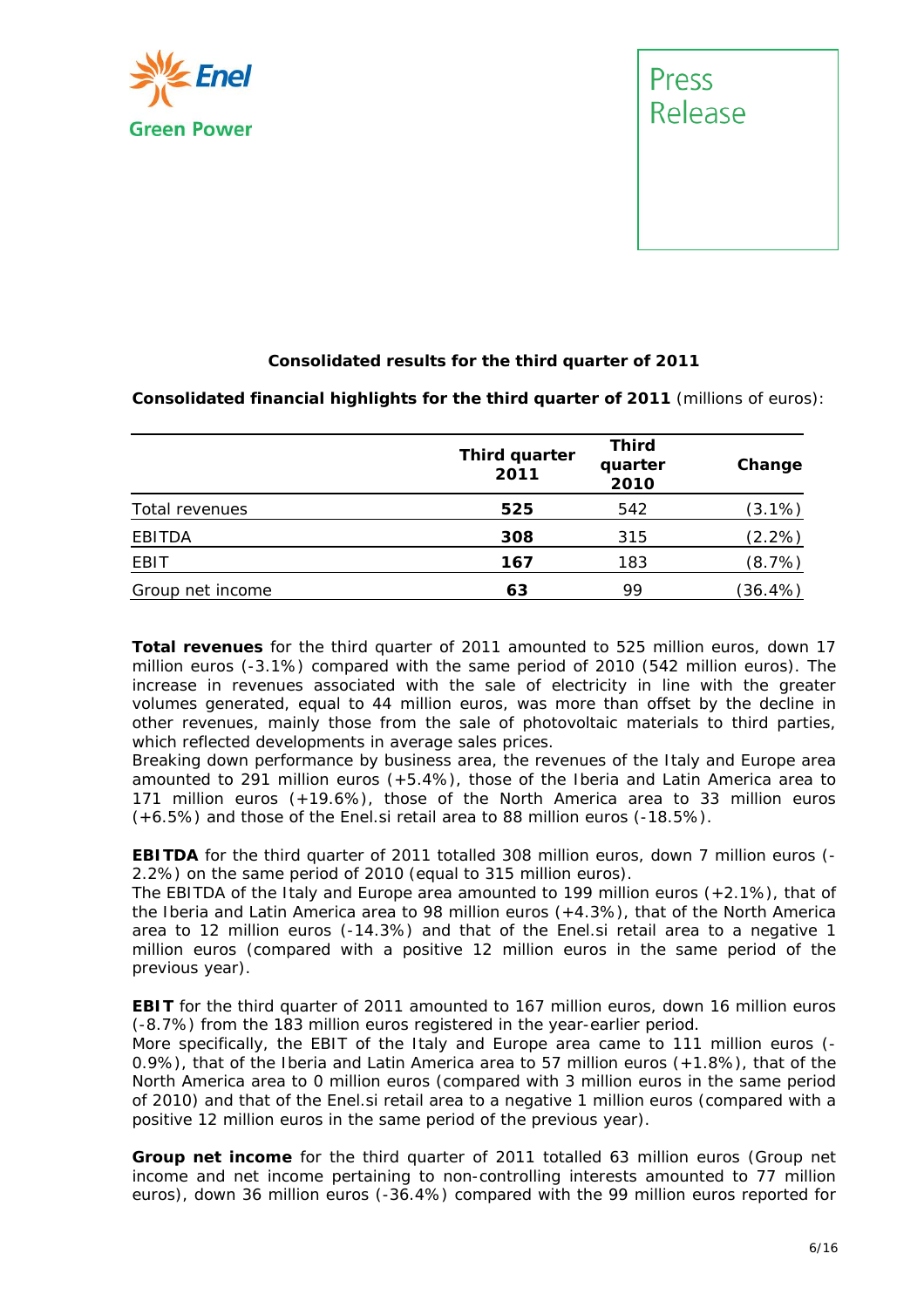



the year-earlier period (Group net income and net income pertaining to non-controlling interests amounted to 109 million euros).

Taking into account the decrease of 16 million euros in EBIT, a further decline of 20 million euros in net income is mainly attributable to the recent increase of 4 percentage points in the tax rate envisaged in the so-called "Robin Hood Tax" and greater financial expense (5 million euros) as a result of debt restructuring.

\*\*\*\*\*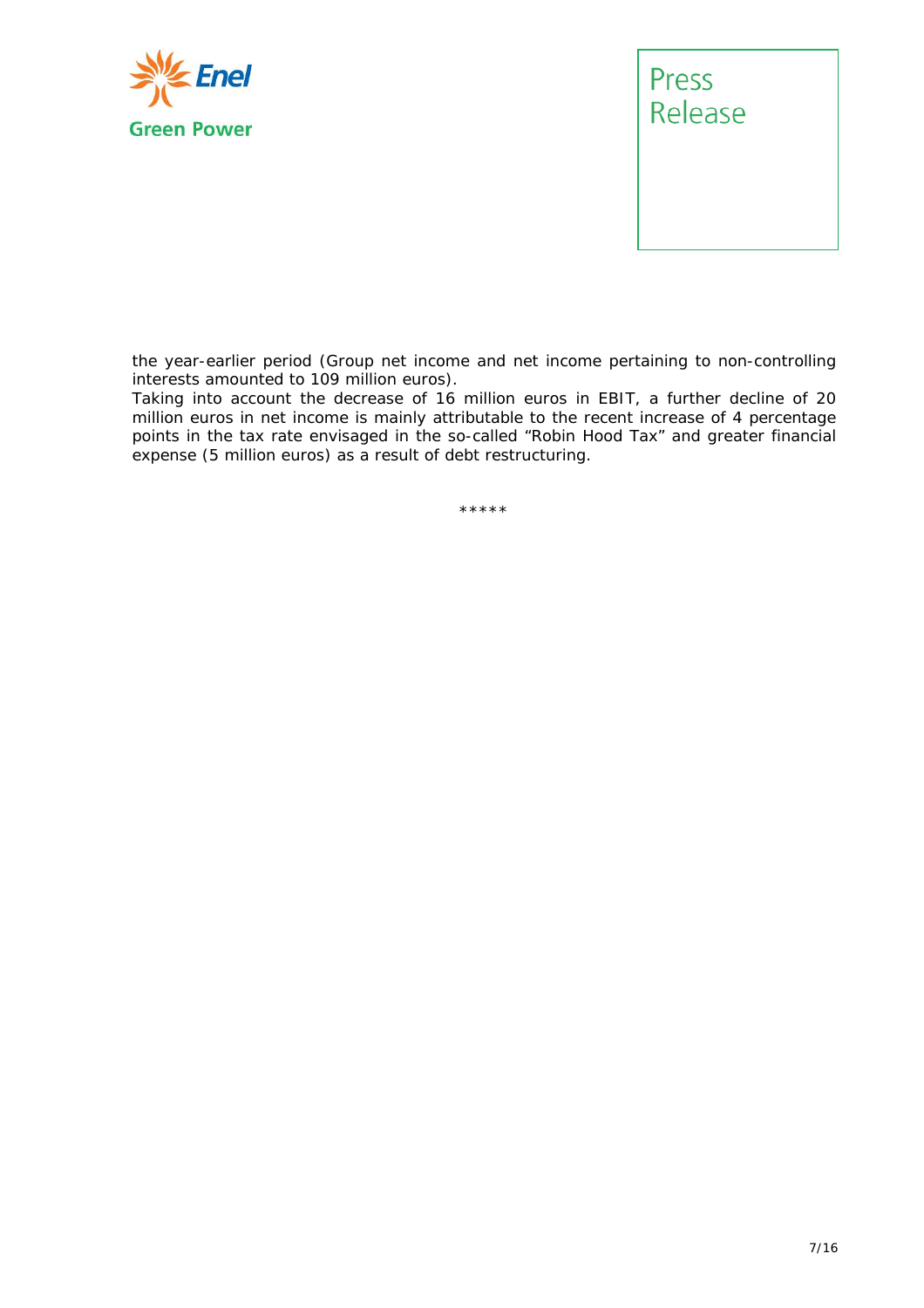



#### **RECENT KEY EVENTS**

On **July 1st, 2011**, Enel Green Power started operating the Coulonges wind farm, its largest in France, with 36 MW of installed capacity and an annual output of 90 million kWh from 18 wind turbines of 2 MW each.

On **July 14th, 2011**, the Moulin à Vent wind farm, located in the Aube department, became operational. The wind farm consists of five wind turbines of 2 MW each and will produce 23 million kWh per year.

On **September 5th, 2011**, the Sources de la Loire wind farm, located in the Ardèche department, also entered service. The new plant consists of nine turbines of 2 MW each. The two plants increase Enel Green Power's installed capacity in France by 10 MW and 18 MW, respectively.

On **July 27th, 2011**, Enel Green Power added 38 MW to its Greek wind power portfolio, thanks to the 24 MW "Zoodochos Pighi" plant and the 14 MW "Panaghia Soumela" plant, located respectively in Kozani and Veria, both in Macedonia.

On **August 30th, 2011**, the new Kouloukonas wind plant entered service. Located in Rethimnon on the island of Crete, the plant consists of 6 turbines of 0.85 MW each, for a total installed capacity of 5 MW. The facility will be capable of generating nearly 9.5 million kWh per year.

On **October 19th, 2011,** Enel Green Power's first photovoltaic plant in Greece, located in the Peloponnesus, entered service. The photovoltaic power plant has a total capacity of 4.9 MW and will generate approximately 7 million kWh annually.

With the new plants, Enel Green Power's total installed capacity in Greece reaches 191 MW.

On **October 21<sup>st</sup>, 2011**, Enel Green Power, acting through its subsidiary Enel Green Power International BV ("EGPI"), signed an agreement with the Danish government's Export Credit Agency ("EKF") and Citigroup (agent and arranger), for a 12-year loan of 112 million euros, guaranteed by Enel Green Power. The loan has already been fully disbursed. The funds will be used to finance part of the investments required to build and develop Enel Green Power Romania's Moldova Noua and Corugea wind plants, which will have a total installed capacity of 118 MW. The total investment will amount to approximately 180 million euros.

\*\*\*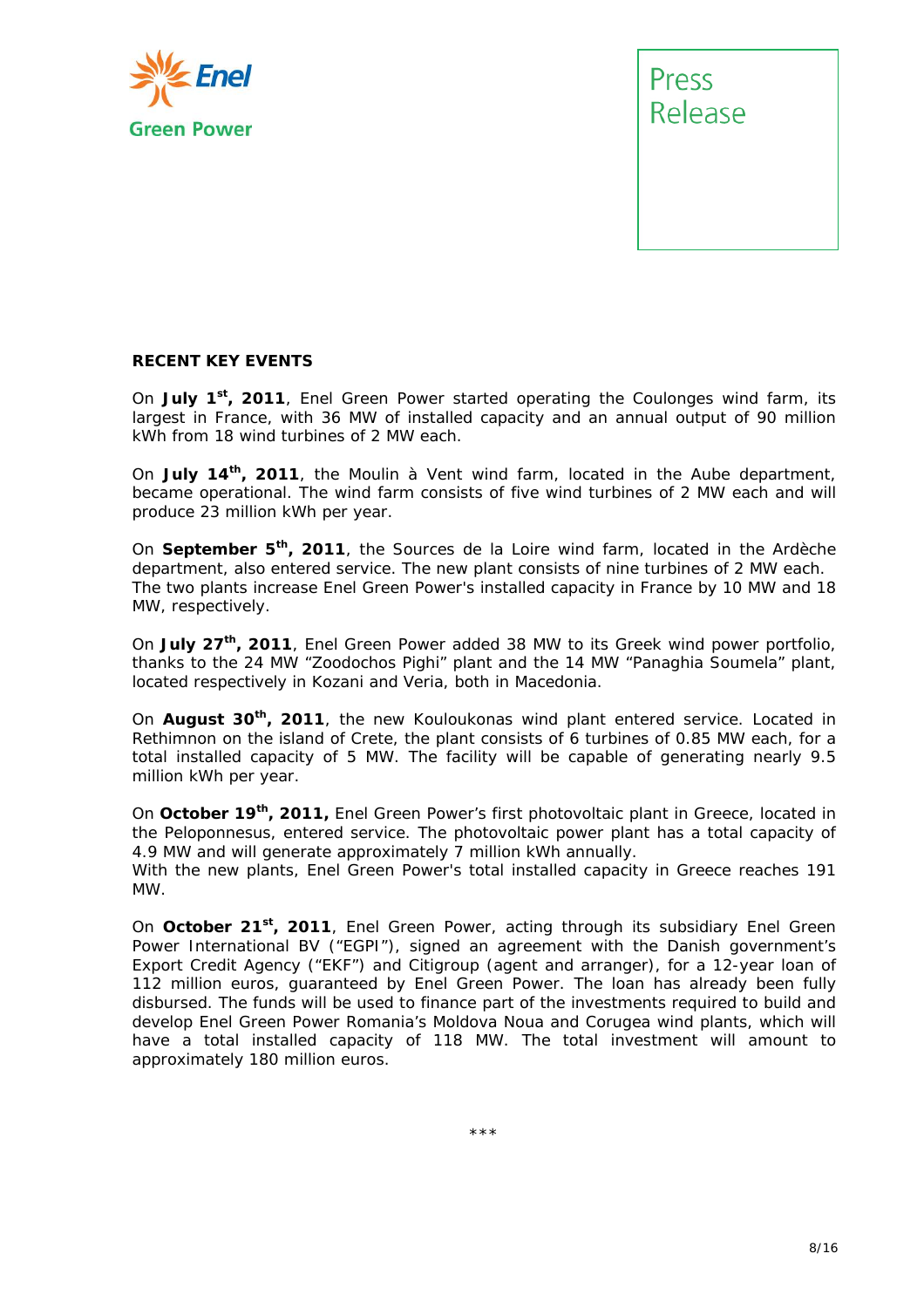



#### **OUTLOOK**

2011 is a key year in the consolidation of Enel Green Power's leadership in the renewable energy sector and the achievement of the strategic goals set out for the financial community following the listing of the Company.

In view of the results attained in the first nine months of the year, the Group is well positioned to achieve all of the operational and financial objectives disclosed to investors. In pursuing balanced growth in operations, the Group's attention will continue to be directed at all the main renewable energy technologies and markets with abundant renewable resources, stable regulatory systems and high rates of economic growth. At the same time, Enel Green Power will assess and select any new opportunities in countries with considerable potential for expansion, as well as carrying out appropriate disposals in non-strategic technologies.

During 2011, a number of amendments to regulatory systems were implemented or announced in some of the countries in which the Group operates with a view to sustaining the development of renewable energy. For example, such changes were introduced in Italy and Romania, and are under discussion in Spain and Portugal. The Group's strategy seeks to mitigate the risk of adverse regulatory developments by investing only in countries that guarantee a stable regulatory framework and by adjusting investment plans on an ongoing basis in the light of regulatory changes.

The Group will continue to implement its rationalization plan in order to make the corporate structure less complex. The plan provides for a reduction in the number of companies in the Group by way of mergers and liquidations, a coordinated program of acquisitions and disposals of shareholdings in companies in which the Group holds minority stakes and, finally, the completion of the organizational integration of the Spanish and Portuguese assets from the acquisition of the Spanish company Enel Green Power España and from the splitting of EUFER's assets.

As laid out in the business plan, the Group has completed the launch of an integrated operational program for the entire photovoltaic production chain. As part of this, within the framework of its joint venture with Sharp and ST, the Group completed the construction of a manufacturing plant for photovoltaic panels which will be fully operational by the end of the year. The second joint venture with Sharp (ESSE) has become fully operational and is pursuing the development of solar generation activities in the EMEA area (Europe, Middle East and Africa). Furthermore, Enel Green Power will directly pursue development of its own photovoltaic generation capacity in the areas in which it operates. The Group has finally completed the strategic repositioning of Enel.si in the retail photovoltaic and energy efficiency market.

The Group will continue its efforts in research and development of innovative technologies, focusing on environmental and safety issues.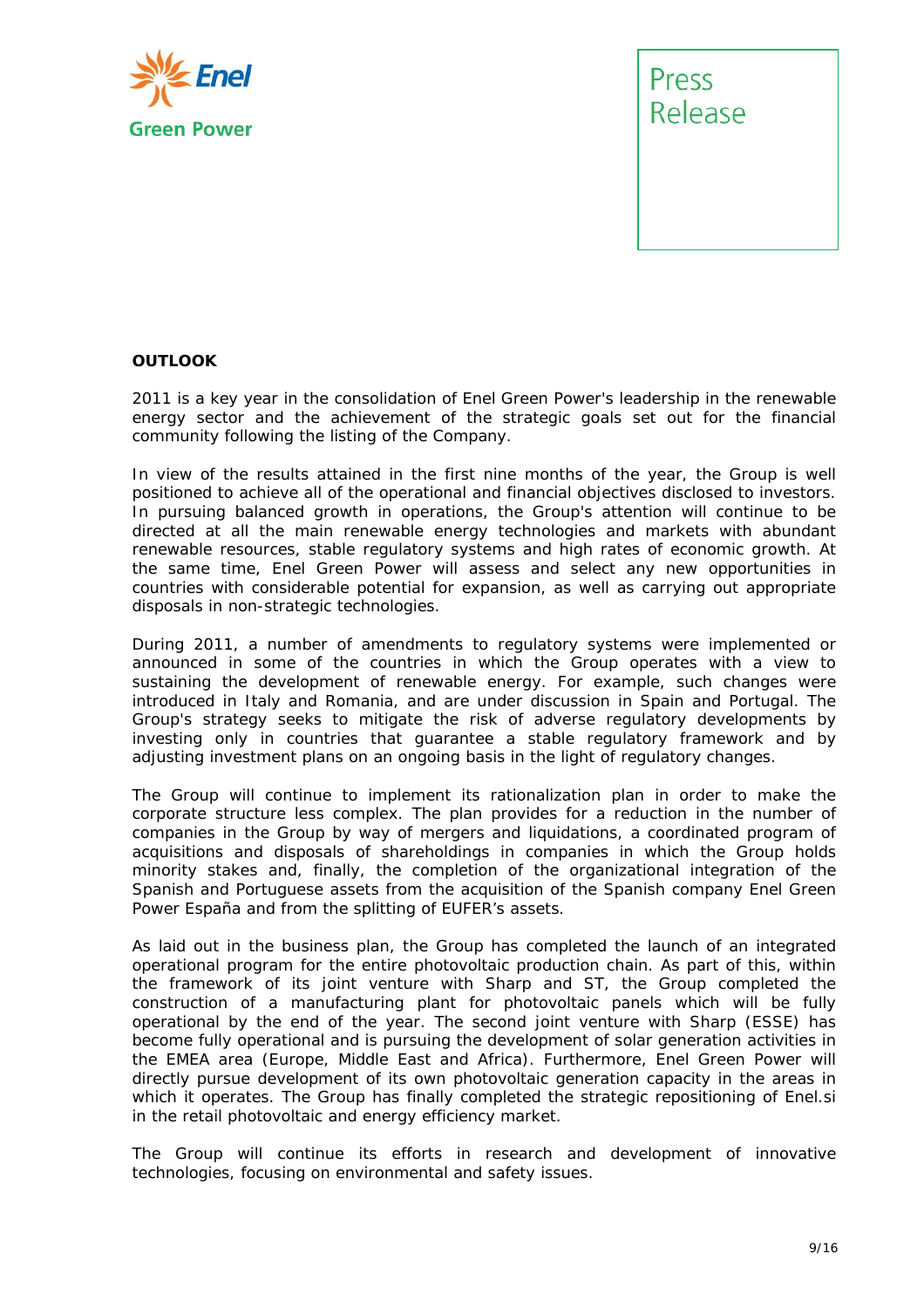

Press Release

\*\*\*

*At 5:30 p.m. CET today, November 8th, 2011, a conference call will be held to present the results for the first nine months of 2011 to financial analysts and institutional investors. Journalists are also invited to listen in on the call.* 

*Documentation relating to the conference call will be available on Enel Green Power's website (www.enelgreenpower.com ) in the Media & Investor section from the beginning of the event.* 

*Tables presenting the results of the individual business areas (which do not take account of intersegment eliminations) are attached below, as are the condensed income statement, the statement of comprehensive income, the condensed balance sheet and the condensed cash flow statement for the Enel Green Power Group.* 

*The officer responsible for the preparation of the corporate financial reports, Alberto de*  Paoli, certifies, pursuant to Article 154-bis, paragraph 2, of the Consolidated Law on *Financial Intermediation, that the accounting information contained in this press release corresponds with that contained in the accounting documentation, books and records.* 

\*\*\*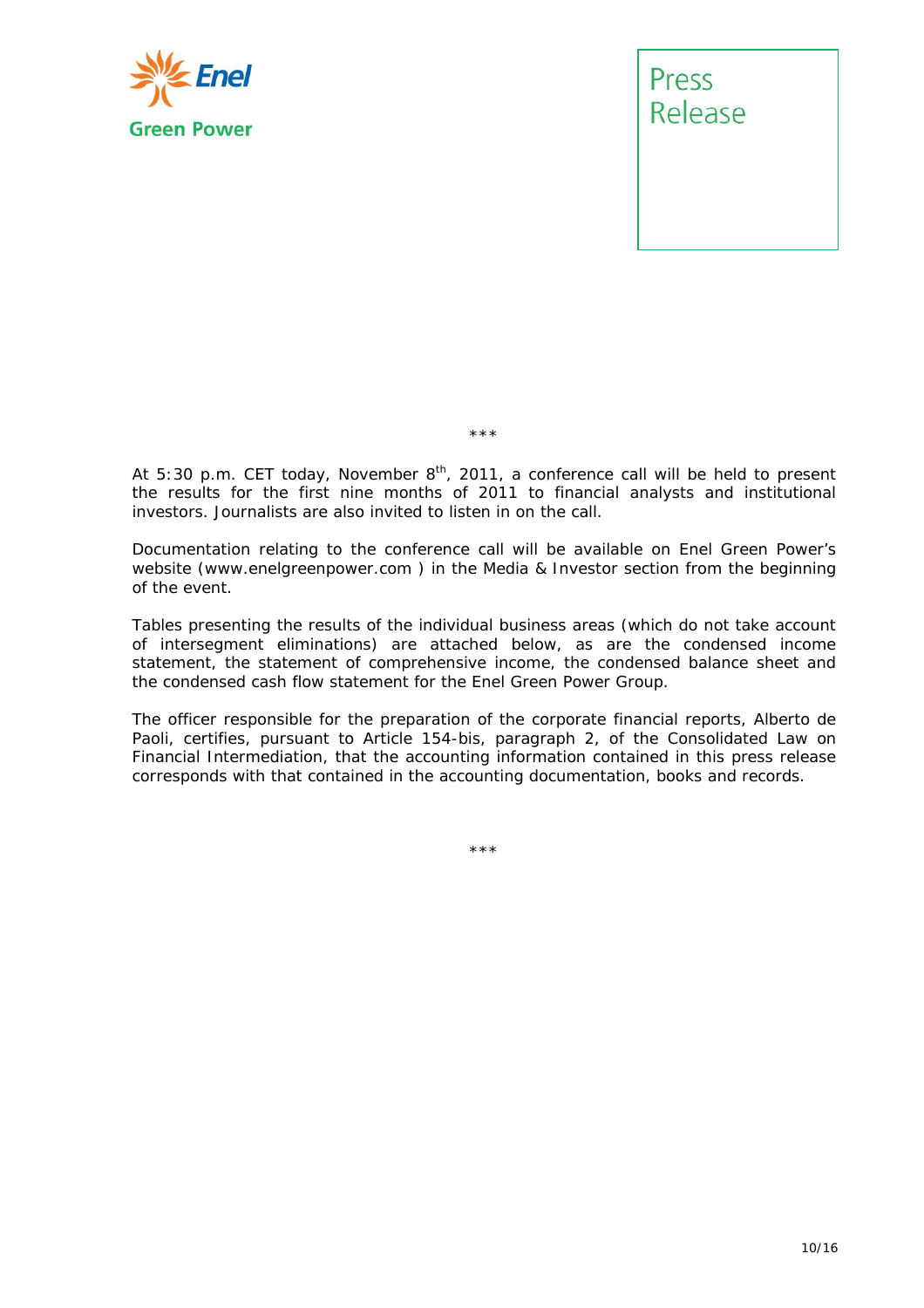



#### **Results by business area**

The representation of performance by business area presented here is based on the approach used by management in assessing Group performance for the two periods under review.

#### **Italy and Europe**

| (Results in millions of euros) |      | <b>First nine months</b> |               |      | Third quarter |        |
|--------------------------------|------|--------------------------|---------------|------|---------------|--------|
|                                | 2011 | 2010                     | Change        | 2011 | 2010          | Change |
| Total revenues                 | 906  | 910                      | $\frac{1}{4}$ | 291  | 276           | 15     |
| EBITDA                         | 632  | 664                      | (32)          | 199  | 195           | 4      |
| <b>EBIT</b>                    | 374  | 426                      | (52)          | 111  | 112           |        |
| Capex                          | 667  | 389                      | 278           |      |               |        |

#### **Iberia and Latin America**

| (Results in millions of euros) |      | <b>First nine months</b> | Third quarter |      |      |        |
|--------------------------------|------|--------------------------|---------------|------|------|--------|
|                                | 2011 | 2010                     | Change        | 2011 | 2010 | Change |
| Total revenues                 | 672  | 386                      | 286           | 171  | 143  | 28     |
| EBITDA                         | 460  | 226                      | 234           | 98   | 94   | 4      |
| EBIT                           | 337  | 132                      | 205           | 57   | 56   |        |
| Capex                          | 170  | 135                      | 35            |      |      |        |

#### **North America**

| (Results in millions of euros) | <b>First nine months</b> |      |        | Third quarter |      |        |
|--------------------------------|--------------------------|------|--------|---------------|------|--------|
|                                | 2011                     | 2010 | Change | 2011          | 2010 | Change |
| Total revenues                 | 140                      | 116  | 24     | 33            | 31   |        |
| <b>EBITDA</b>                  | 85                       | 63   | 22     | 12            | 14   |        |
| EBIT                           | 51                       |      | 24     |               |      | 3      |
| Capex                          | 196                      |      | 119    |               |      |        |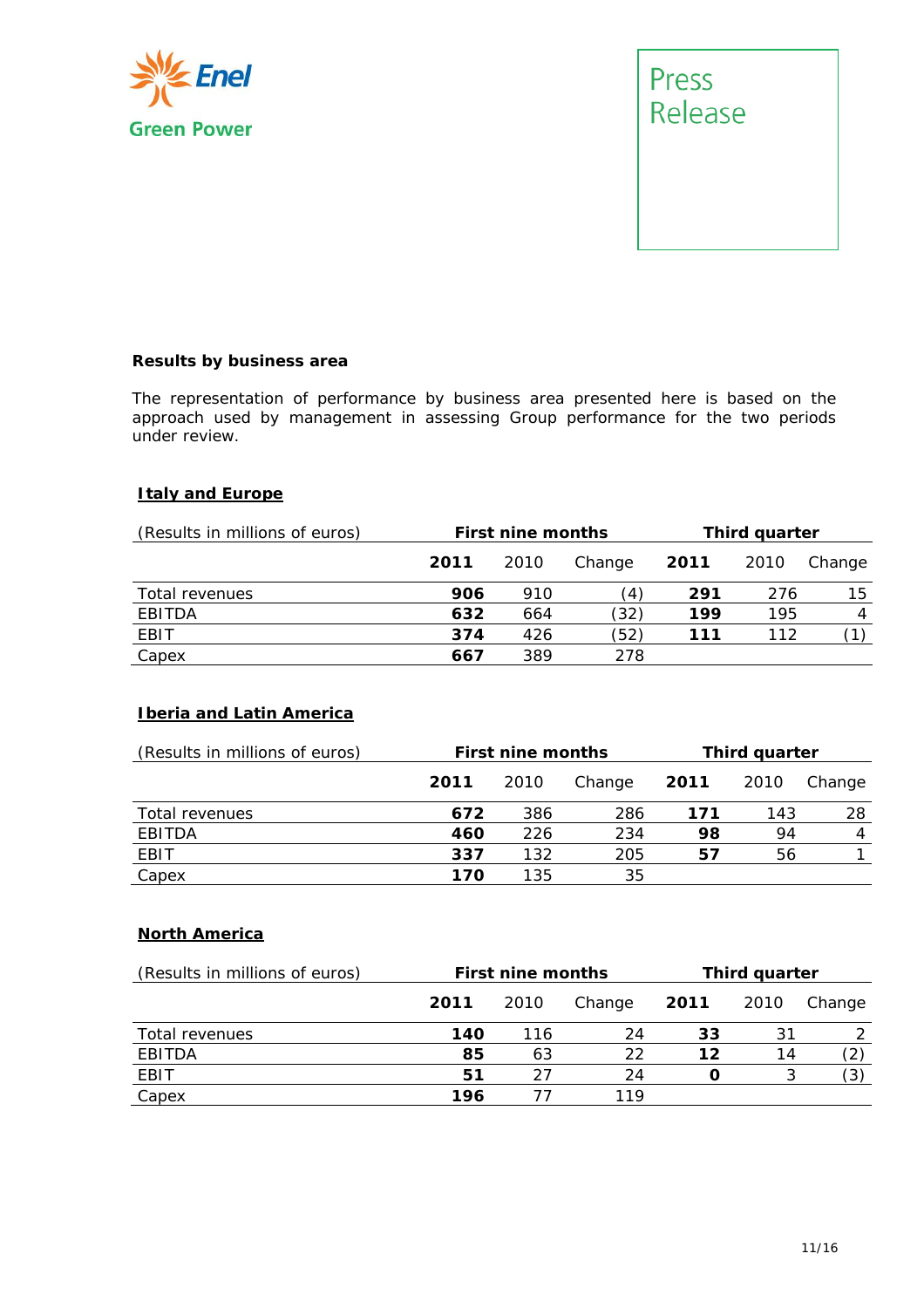



#### **Enel.si**

| (Results in millions of euros) | <b>First nine months</b> |     |                | Third quarter |        |        |
|--------------------------------|--------------------------|-----|----------------|---------------|--------|--------|
|                                | <b>2011</b> 2010         |     | Change         | 2011          | - 2010 | Change |
| Total revenues                 | 236                      | 190 | 46             | 88            | 108    | (20)   |
| EBITDA                         | q                        | 13  | $\overline{4}$ |               | 12     | (13)   |
| EBIT                           | 12                       |     |                |               |        | (13)   |

#### **ALTERNATIVE PERFORMANCE INDICATORS**

The following section describes a number of alternative performance indicators, not envisaged under the IFRS-EU accounting standards, which are used in this press release in order to facilitate the assessment of the Group's performance and financial position.

**Total revenues**: calculated as the sum of "Revenues" and "Net income/(charges) from commodity risk management".

**EBITDA**: an indicator of Enel Green Power's operating performance, calculated as "Operating income" plus "Depreciation, amortization and impairment losses".

**Net financial debt**: an indicator of Enel Green Power's financial structure, calculated as the sum of "Long-term loans", "Short-term loans and current portion of long-term loans", net of "Cash and cash equivalents" and "Current financial assets" and "Non-current financial assets" (financial receivables and securities other than equity investments) included under "Other current assets" and "Other non-current assets".

**Net capital employed:** calculated as the sum of "Non-current assets", "Current assets" and "Assets held for sale", net of "Non-current liabilities", "Current liabilities" and "Liabilities held for sale", excluding the items previously considered in the definition of net financial debt.

**Net assets held for sale:** calculated as the algebraic sum of "Assets held for sale" and "Liabilities held for sale".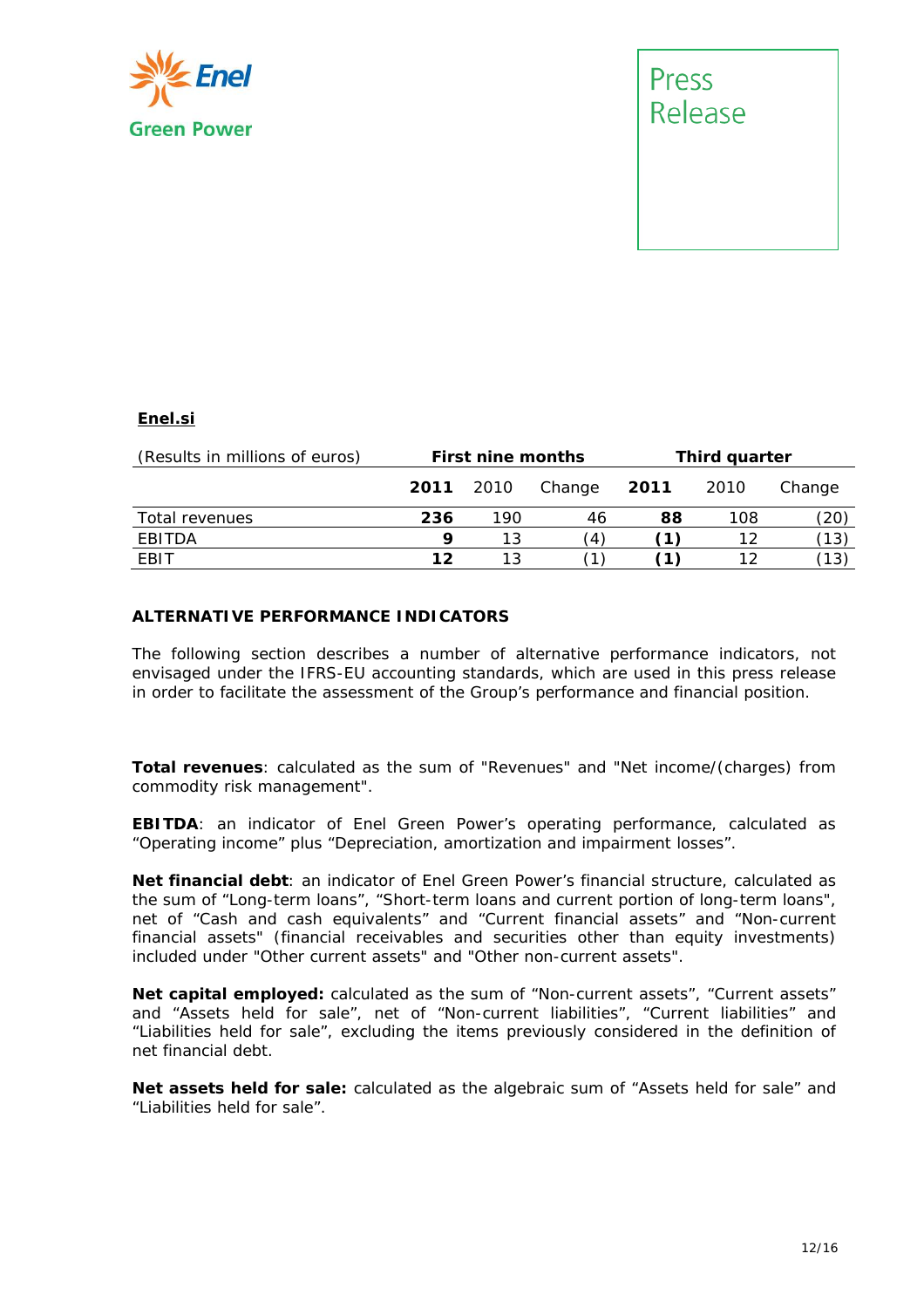

### Press<br>Release

#### **Condensed consolidated Income statement**

|             |      |             |            |                                                                                        | First nine |       |        |           |
|-------------|------|-------------|------------|----------------------------------------------------------------------------------------|------------|-------|--------|-----------|
| 3rd quarter |      |             |            | Millions of euros                                                                      | months     |       |        |           |
| 2011        | 2010 |             | Change     |                                                                                        | 2011       | 2010  |        | Change    |
| 530         | 541  | (11)        | $-2.0%$    | <b>Total revenues</b>                                                                  | 1,859      | 1,517 | 342    | 22.5%     |
| (5)         | 1    | (6)         | $-600.0\%$ | Net income/(charges) from <i>commodity</i><br>risk management                          | 0          | 64    | (64)   | $-100.0%$ |
| 525         | 542  | (17)        | $-3.1%$    | Total revenues including commodity<br>risk management                                  | 1,859      | 1,581 | 278    | 17.6%     |
| 217         | 227  | (10)        | $-4.4%$    | <b>Total Costs</b>                                                                     | 673        | 615   | 58     | 9.4%      |
| 308         | 315  | (7)         | $-2.2%$    | <b>GROSS OPERATING MARGIN</b>                                                          | 1,186      | 966   | 220    | 22.8%     |
| 141         | 132  | 9           | 6.8%       | Depreciation, amortization and impairment losses                                       | 412        | 368   | 44     | 12.0%     |
| 167         | 183  | (16)        | $-8.7%$    | <b>Operating income</b>                                                                | 774        | 598   | 176    | 29.4%     |
| (40)        | (35) | (5)         | 14.3%      | Net financial income/(expense)                                                         | (126)      | (86)  | (40)   | 46.5%     |
| 7           | 7    | $\mathbf 0$ | 0.0%       | Share of income/(expense) from equity investments<br>accounted for using equity method | 34         | 10    | 24     | 240.0%    |
| 134         | 155  | (21)        | $-13.5%$   | <b>INCOME BEFORE TAXES</b>                                                             | 682        | 522   | 160    | 30.7%     |
| 57          | 46   | 11          | 23.9%      | Income taxes                                                                           | 223        | 150   | 73     | 48.7%     |
| 77          | 109  | (32)        | $-29.4%$   | Net income for the period                                                              | 459        | 372   | 87     | 23.4%     |
| 63          | 99   | (36)        | $-36.4%$   | -Attributable to shareholders of the Parent Company                                    | 363        | 352   | 11     | 3.1%      |
| 14          | 10   | 4           | 40.0%      | -Attributable to Minority interests                                                    | 96         | 20    | 76     | 380.0%    |
|             |      |             |            | Earnings per share basic and diluted (in Euro)                                         | 0.07       | 0.09  | (0.02) | $-22.2%$  |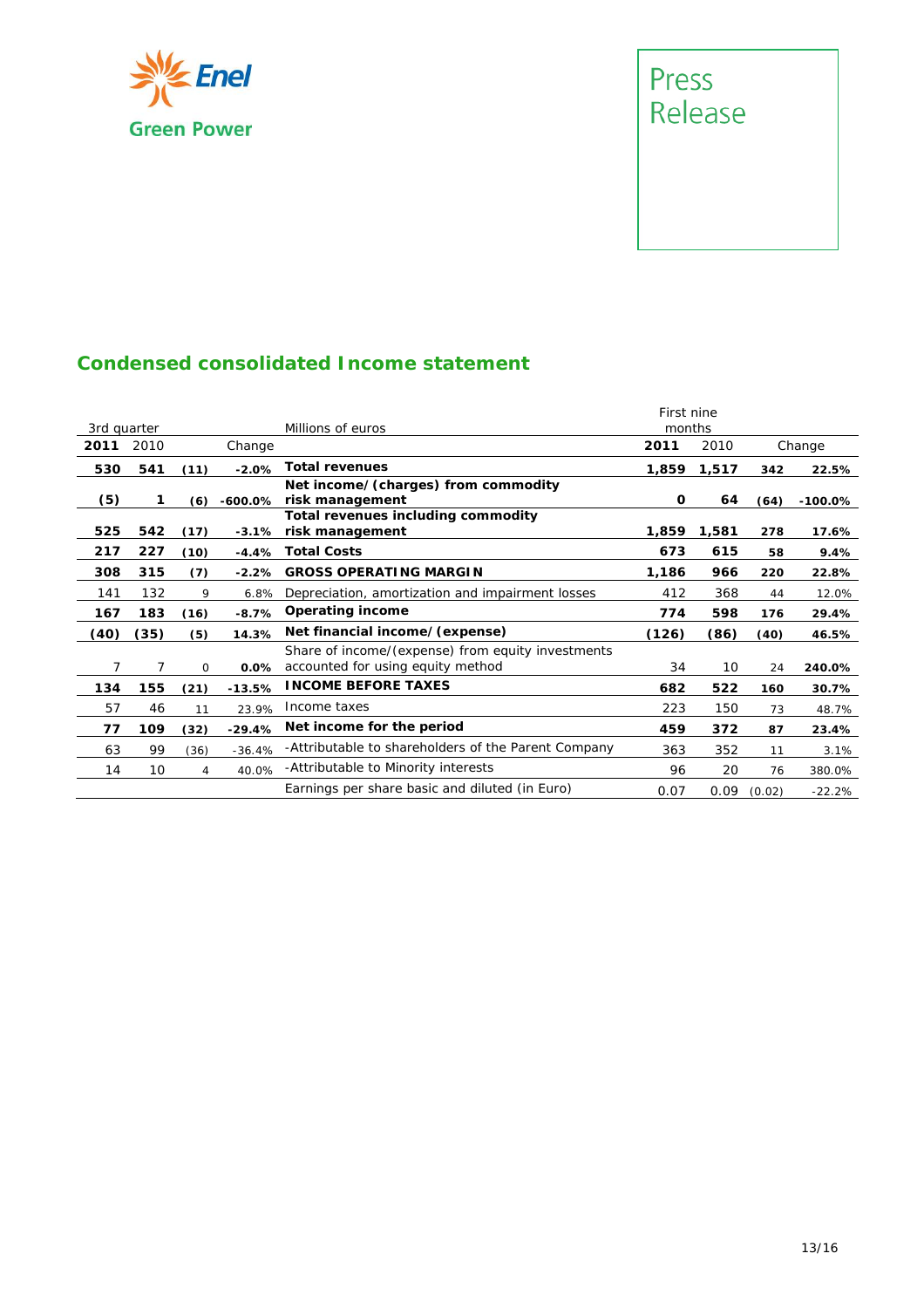

# Press<br>Release

#### **Statement of Comprehensive Income**

| Millions of euros                                             |       | First nine months |  |  |
|---------------------------------------------------------------|-------|-------------------|--|--|
|                                                               | 2011  | 2010              |  |  |
| Net income for the period                                     | 459   | 372               |  |  |
| Other comprehensive income:                                   |       |                   |  |  |
| Losses on cash flow hedge derivatives                         | (21)  | (76)              |  |  |
| Gain/(loss) on translation differences                        | (81)  | 84                |  |  |
| Income/(Loss) recognized directly in equity<br>(net of taxes) | (102) | 8                 |  |  |
| Comprehensive income for the period                           | 357   | 380               |  |  |
| Attributable to:                                              |       |                   |  |  |
| - shareholders of the Parent Company                          | 252   | 360               |  |  |
| - minority interests                                          | 105   | 20                |  |  |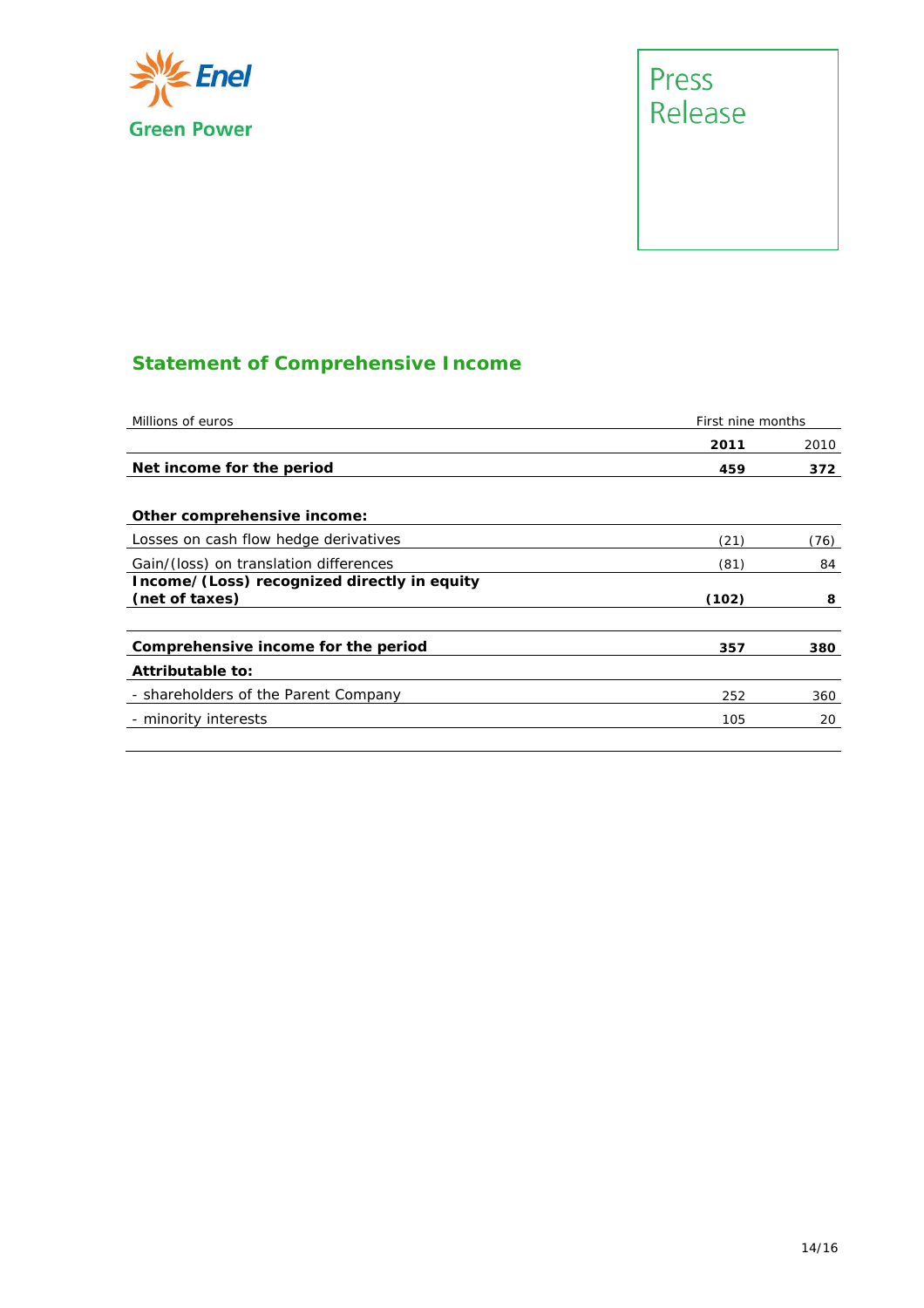



#### **Condensed Consolidated Balance Sheet**

Millions of euro

| <b>ASSETS</b>                                           | Sept.30,2011 Dec. 31, 2010 |        | Change |
|---------------------------------------------------------|----------------------------|--------|--------|
| <b>Non-current assets</b>                               |                            |        |        |
| Property, plant and equipment and intangible assets     | 10,874                     | 9,481  | 1,393  |
| Goodwill                                                | 962                        | 866    | 96     |
| Equity investments accounted for                        |                            |        |        |
| using the equity method                                 | 434                        | 425    | 9      |
| Other non-current assets                                | 668                        | 463    | 205    |
|                                                         | 12,938                     | 11,235 | 1,703  |
| <b>Current assets</b>                                   |                            |        |        |
| Inventories                                             | 96                         | 116    | (20)   |
| Trade receivables                                       | 517                        | 602    | (85)   |
| Cash and cash equivalents                               | 265                        | 199    | 66     |
| Other current assets                                    | 443                        | 539    | (96)   |
|                                                         | 1,321                      | 1,456  | (135)  |
| Assets held for sale                                    | 23                         | 440    | (417)  |
| <b>TOTAL ASSETS</b>                                     | 14,282                     | 13,131 | 1,151  |
|                                                         | Sept.30,2011 Dec. 31, 2010 |        | Change |
| <b>LIABILITIES AND SHAREHOLDERS' EQUITY</b>             | 6,738                      | 6,622  | 116    |
| Equity attributable to the shareholders                 |                            |        |        |
| of the Parent Company                                   | 850                        | 722    | 128    |
| Equity attributable to minority interests               | 7,588                      | 7,344  | 244    |
| TOTAL SHAREHOLDERS' EQUITY                              |                            |        |        |
| <b>Non-current liabilities</b>                          | 3,403                      | 1,696  | 1,707  |
| Long-term loans                                         | 702                        | 615    | 87     |
| Provisions and deferred tax liabilities                 | 115                        | 92     | 23     |
| Other non-current liabilities                           | 4,220                      | 2,403  | 1,817  |
| <b>Current liabilities</b>                              | 1,146                      | 1,934  | (788)  |
| Short-term loans and Current portion of long-term loans | 820                        | 865    | (45)   |
| Trade payables                                          | 508                        | 257    | 251    |
| Other current liabilities                               | 2,474                      | 3,056  | (582)  |
|                                                         | $\Omega$                   | 328    | (328)  |
| Liabilities held for sale                               | 6,694                      | 5,787  | 907    |
| <b>TOTAL LIABILITIES</b>                                | 14,282                     | 13,131 | 1,151  |
| TOTAL LIABILITIES AND SHAREHOLDERS' EQUITY              |                            |        |        |